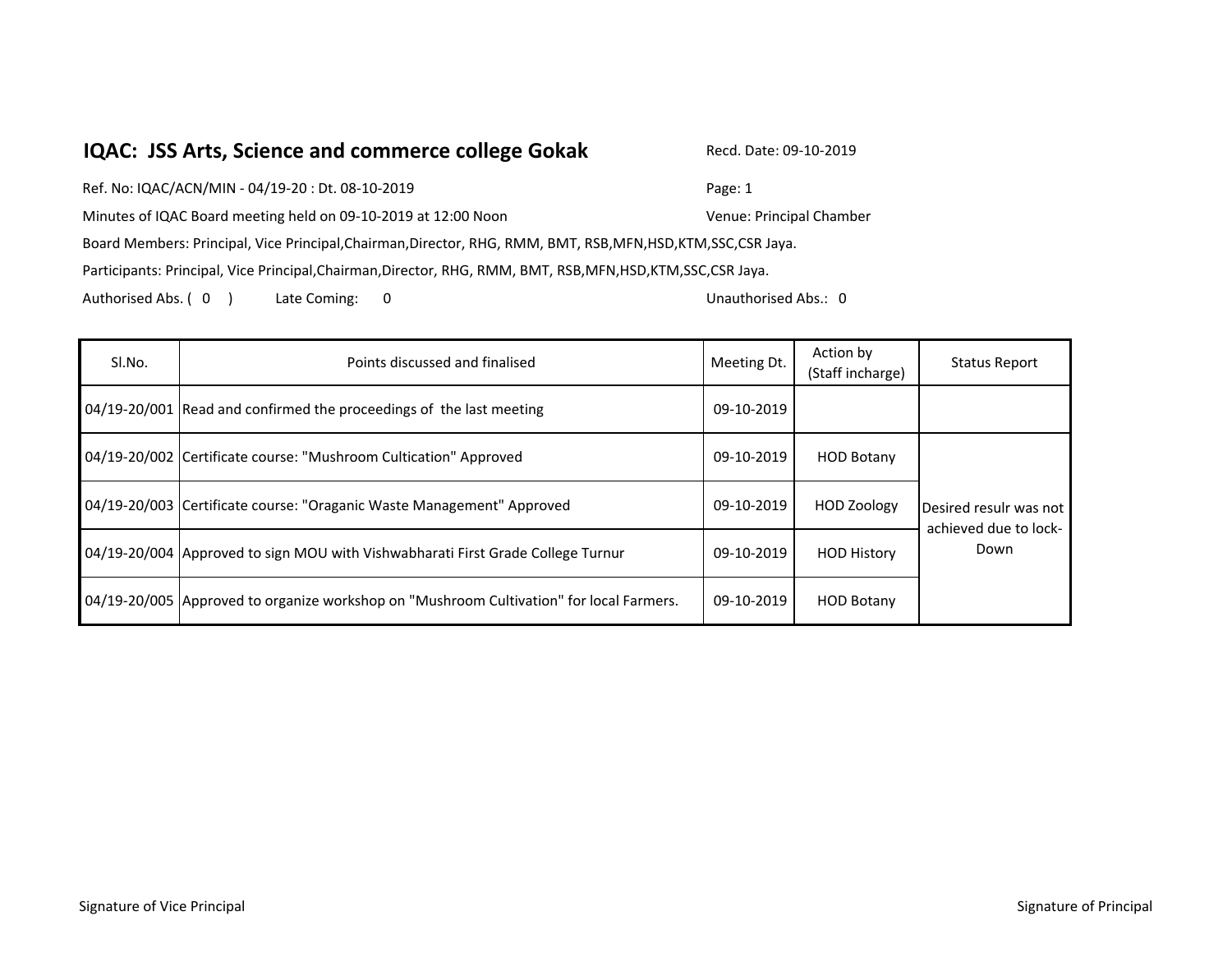## **IQAC: JSS Arts, Science and commerce college Gokak**

Participants: All Teaching Faculty of JSS Degree College: 62 Ref. No: Staff/ACN/MIN - 01/19-20 : Dt. 12-03-20 Minutes of Staff meeting held on 14-03-2020 at 12:00 Noon Board Members: Principal, Vice Principal and Staff Secretary.

Authorised Abs. ( 03) Late Coming: nil

Recd. Date: 14/03/2020

Page:

Venue: Conference Hall

Unauthorised Abs.: nil

| SI.No.       | Points discussed and finalised                                                                  | Meeting Dt. | (Staff<br>Action by<br>incharge) | <b>Status Report</b>                                                                                                              |
|--------------|-------------------------------------------------------------------------------------------------|-------------|----------------------------------|-----------------------------------------------------------------------------------------------------------------------------------|
|              | [03/19-20/001   Meeting to discuss regarding conducting On-Line Classes during lock down period | 3/14/2020   | All teaching<br>Faculty          | Online classes were<br>conducted by all the<br>Istaff membersand the<br>syllabus of all the<br>subject were<br>completed          |
| 03/19-20/002 | Staff to be given basic informations and conduct workshop on online mode of<br>teaching         | 3/14/2020   | The Computer<br>department       | workshop on online<br>mode of teaching was<br>conducted by the<br>teaching faculty of<br>computer science<br>through google meet. |